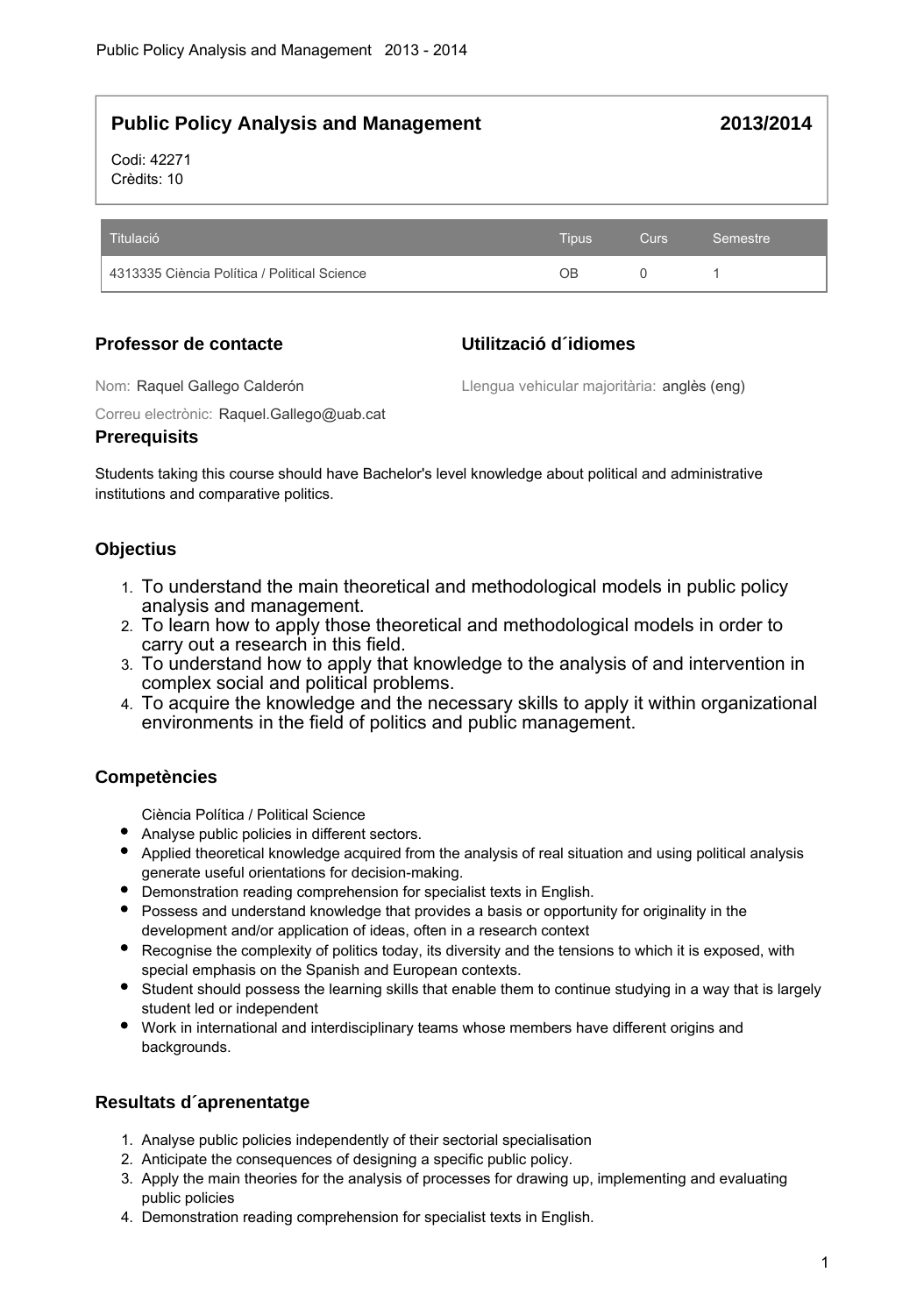- 5. Design instruments to evaluate a specific public policy.
- 6. Identify the different agents involved in the definition of a policy, its scope for action, interests and resources
- 7. Identify the different factors and variables that may be involved in the definition and results of public policy
- 8. Identify the importance of specific political contexts when designing policies.
- 9. Identify the main agents involved in the generation and design of policies, with special emphasis not only on their particular complexity but also that of the interrelated network environments.
- 10. Possess and understand knowledge that provides a basis or opportunity for originality in the development and/or application of ideas, often in a research context
- 11. Student should possess the learning skills that enable them to continue studying in a way that is largely student led or independent
- 12. Work in international and interdisciplinary teams whose members have different origins and backgrounds.

# **Continguts**

The syllabus includes six topics that are organized in different sessions around specific questions. The learning process aims to provide answers to such questions that should be based on the use of theory and on the confrontation of different interpretations. The answers derive from having done the compulsory reading (see teaching method and bibliography), from having listened to the lecturers' presentations, from having debated all these contents, and from having applied them to case studies.

The sessions will be held from 15:00 to 20:00.

#### **Topic 1. Public management: concepts, instruments and context**

## **Session 1: Concepts and instruments: defining Public Policy, Public Management and the approaches to the study of Public Policy (Xavier Ballart, 10/10/13)**

### *Questions:*

1. What is "public policy" and what is "public management"?

2. What does it mean to study the "policy process" vs. "policy impact"?

3. Think of a public problem and the policy that tries to do something about it. What is its basic rationality?

### *Reading:*

Smith, K. y C. Larimer (2009), *The Public Policy Theory Primer*, Westview Press, Chapter 1 pp. 1 to 25. Optional chapter 2.

Weiss, C.H. (1972, 1998). *Evaluation Research:Methods for Assessing Program Effectiveness*. Englewood Cliffs, N. J:Prentice-Hall. Chapter 4.

#### *Case study:*

Policy change and primary health care reform (case presented by instructor)

## **Session 2: Actors, networks and governance. (Ismael Blanco, 18/10/13) (FRIDAY)**

## *Question:*

1. What are the main elements of the Advocacy Coalition Framework?

- 2. What is the role of networks in the policy process?
- 3. What are the main categories of actors?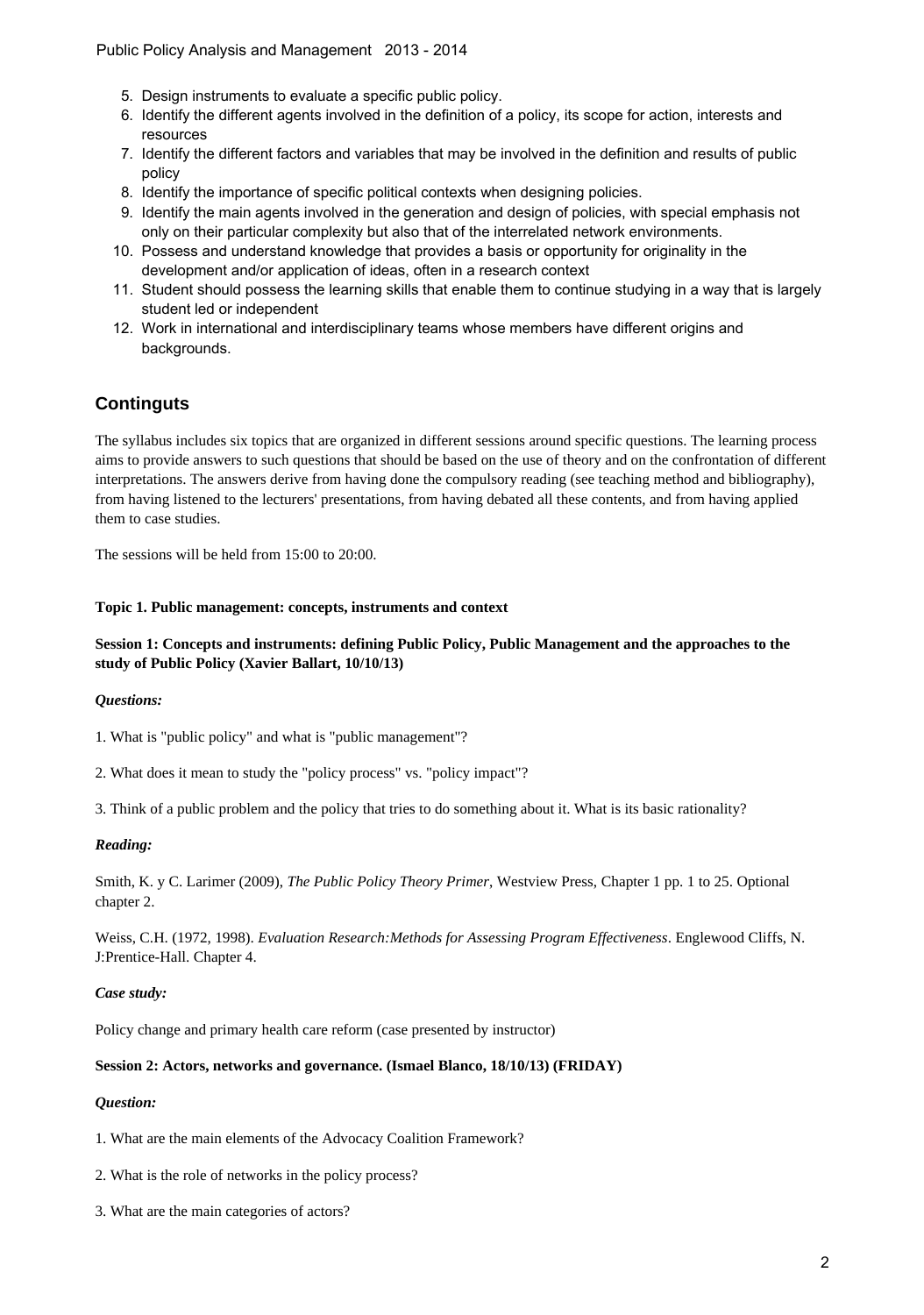4. What is the relation with Kingdon's policy process theory?

### *Reading:*

Klijn, E. (1997) "Policy networks: An overview", in Kickert W. and Klijn, E. (eds) *Managing complex networks*. London:Sage, pp.14-34.

Kickert, W. and Koppenjan, J. (1997) "Public management and network management", in Kickert W. and Klijn, E., op.cit., pp. 35-61.

Lane, J.E. (2000) *New Public Management*, London: Routledge, pp.1-15.

#### *Cas:*

Choose a sectoral policy and analyze the network of actors a public manager should deal with.

#### **Topic 2. Actors, problems, and agendas**

#### **Session 1: Actors and problems**. **(Raquel Gallego, 24/10/13)**

### *Questions:*

4. What is a problem from a policy analysis perspective?

5. What sort of ideas become problems?

#### *Readings:*

Dery, D. (1984) *Problem Definition in Policy Analysis*, University Press of Kansas, Caps.2 i 3, pp.14-36.

Lindblom, C. 1980. *The policy-making process*. Engle-woods Cliffs: Prentice-Hall

#### *Case study:*

Moore's case of "Heroine: an exercise of problem definition".

Swine Flu.

## **Session 2: … and Agendas. (Raquel Gallego 31/10/13)**

#### *Questions:*

1. How can we understand the process of public and institutional agendas?

2. Choose a problem as an example and analyze how it gets access to the institutional agenda.

#### *Readings:*

Zahariadis, N. (1999) "Ambiguity, time and multiple streams", in Sabatier, P. (ed) *Theories of the policy process*, Oxford: Westview Press, pp. 73-96.

True, J. Jones, B. Baumgartner, F. (1999) "Punctuated-equilibrium theory: Explaining stability and change in American policymaking", in Sabatier, P. op.cit. pp. 97-116.

(Optional: Barzelay, M. 2003. "Introduction: The Process Dynamics of Public Management Policy-Making", *International Public Management Journal* 6: 251-281; Gallego (2003) "Public management policy making in Spain, 1982-1996: policy entrepreneurs and (in)oportunity windows", *International Public Management Journal*. 6(3): 283-307.Barzelay, M. and Gallego, R. (2006) "From 'new institutionalism' to institutional processualism': Advancing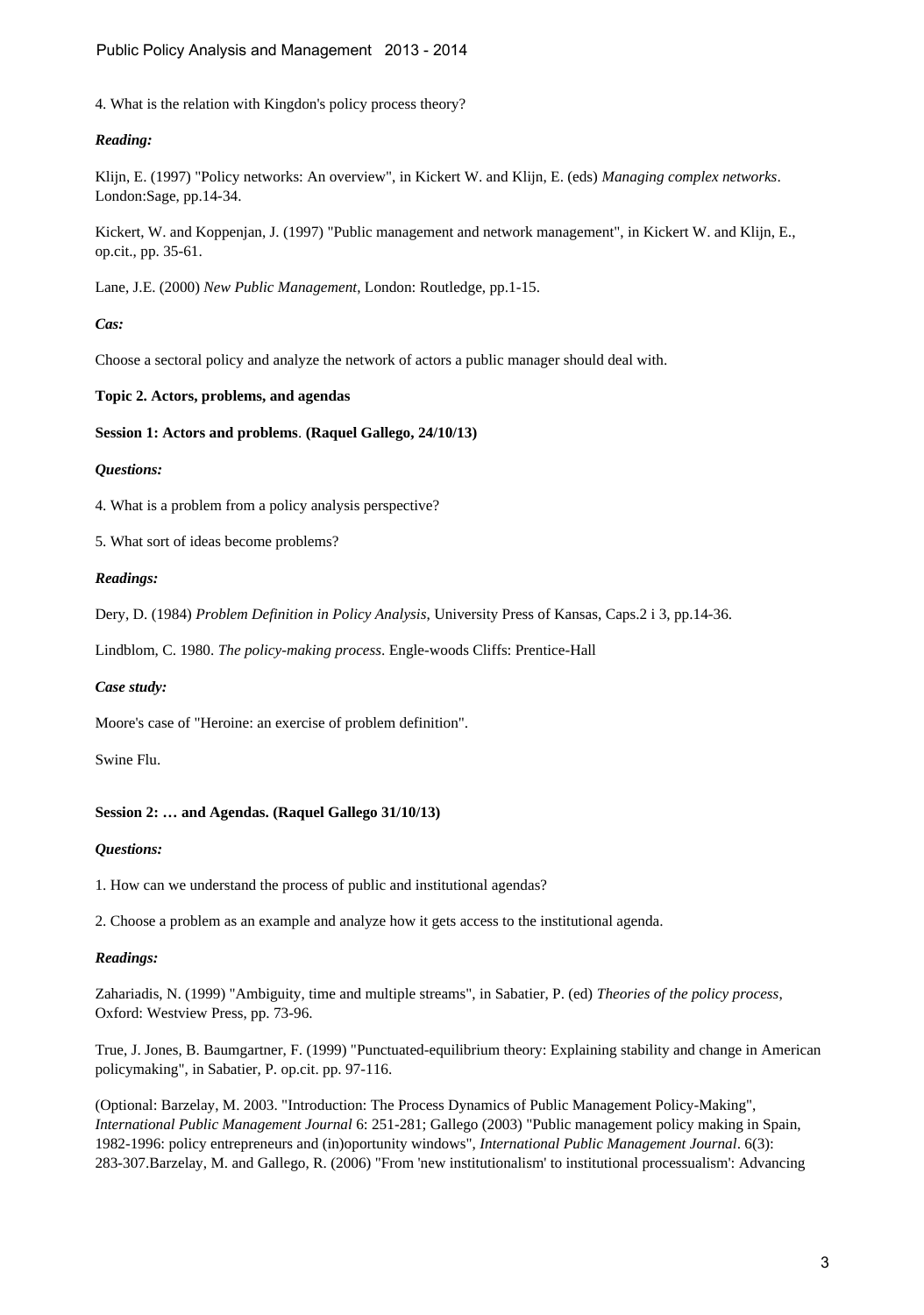knowledge about public management policy change", *Governance*, 19(4):531-557; Gallego i Barzelay (2010) "Public Management Policy-Making in Spain: The Politics of Legislative Reform of Administrative Structures, 1991-1997", *Governance* 23(2): 277-296. ISSN: 0952-1895)

*Case study***:**

Swine Flu

**Topic 3. Policy making and public decisions (Xavier Ballart 7/11/13).**

## *Questions:*

1. What is the meaning of "bounded rationality"?

2. What is "incrementalism"?

3. What is the "Advocacy Coalition Framework"?

## *Reading:*

Smith, K. y C. Larimer (2009), *The Public Policy Theory Primer*, Westview Press, Chapter 3. Optional chapter 4.

Ballart, X and C. Güell (2013) *Connecting processes leading to policy change: A case study of airports in Spain*. Paper to be distributed.

## *Case study:*

Mental Hospital

## **Topic 4. Implementation. (Raquel Gallego 14/11/13)**

## *Question:*

How can we move towards success in implementation. Analize an example.

## *Readings:*

Elmore, R.1993. "Organizational models of social program implementation" in Hill, M. *The policy process. A reader*. Harvester -Wheatsheaf: Prentice-Hall. 2<sup>nd</sup> ed.

Hogwood, B.; Gunn, L. 1984. *Policy analysis for the real world*. New York: Oxford University Press. Capítol 11:"Implementation", pp.196-218.

Sabatier, P. 1993. "Top-down and bottom-up approaches to implementation research" in Hill, M. *The policy process. A* reader. Harvester -Wheatsheaf: Prentice-Hall. 2<sup>nd</sup> ed.

Lipsky, M. 1993. "Street level bureaucracy: An introduction" in Hill, M. *The policy process. A reader*. Harvester -Wheatsheaf: Prentice-Hall. 2<sup>nd</sup> ed.

### *Case study***:**

Blackstone project.

### **Topic 5. Evaluation.**

### **Session 1. What does the administration understand by "evaluation"? Indicators. (Xavier Ballart, 21/11/13)**

## *Questions:*

1. How would you proceed to identify indicators for a program or service?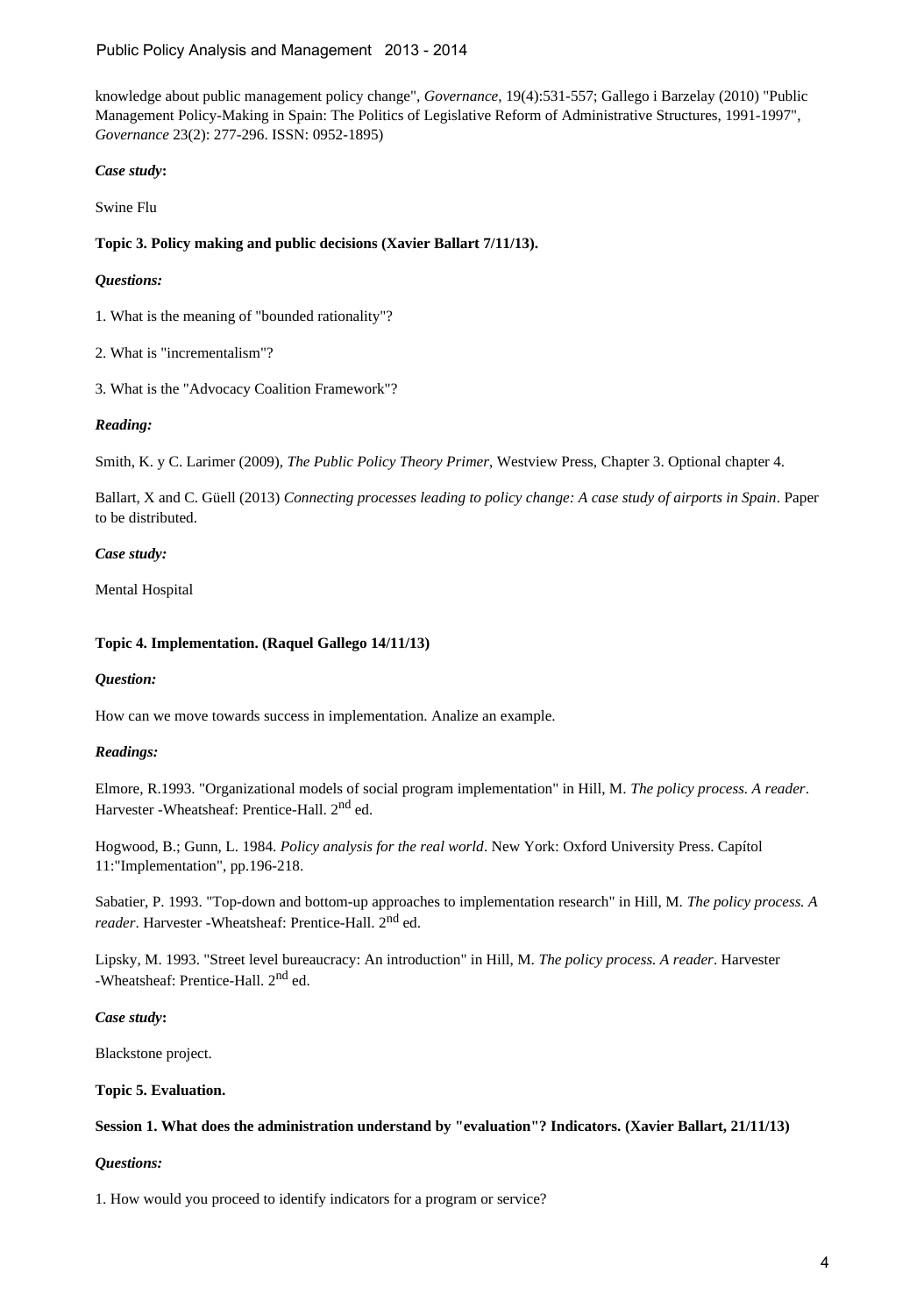2. Identify problems with indicators that have been discussed by the literature

3. Define indicators for the evaluation of a postgraduate program.

## *Reading*

Radin, B. (2006) *Challenging the performance movement: accountability, complexity and democratic values*, Washington DC, Georgetown University Press (selected fragments)

## **Case**

The ladder and its steps

## **Session 2. What do academics understand by "evaluation"? Design and use. (Xavier Ballart, 28/11/13)**

## *Questions:*

1. What are the main branches in evaluation?

2. What does the literature understand by "evaluation of implementation"?

3. What does the literature understand by "impact evaluation" and how is this achieved "by design"?

## *Reading:*

Alkin, M. C. (2004). *Evaluation roots* (2nd ed.). Thousand Oaks, CA: Sage (selected fragments)

Weiss, C.H. (1972, 1998). *Evaluation Research:Methods for Assessing Program Effectiveness*. Englewood Cliffs, N. J:Prentice-Hall (selected fragments)

## *Case study***:**

Ballart X.; Riba C.; Blasco J. "Minimum Income and Labour Market Integration

Processes: Individual and Institutional Determinants", *Revista Española de Investigaciones Sociológicas*.133: enero-marzo 2011

### **Topic 6. Sector-specific policies.**

### **Session 1. The Fourth Pillar of the Welfare State (childcare and long term care (Margarita León, 12/12/13)**

## *Questions:*

1. What is the social investment perspective?

2. What are the new social risks that these policies respond to?

**3.** What are the policy implications of investing in childcare?

### *Readings:*

Mclanahan, S. (2004) "Diverging destinies: How children are faring under the second demographic transition" *Demography* Vol. 41 (4): 607-627.

Morel, N; Palier, B.; Palme, J. (2012) *Towards a Social Investment Welfare State? Ideas, Policies and Challenges* Briston & Chicago The Policy Press.

Gerda, N. and Andersson, G. (2008) "Consequences of family policies on childbearing behaviour: effects or artifacts? *Population and Development Review* Vol. 34 (4): 699-724.

CORE (2011) "Competence requirements in Early Childhood Education and Care" London and Ghent, September 2011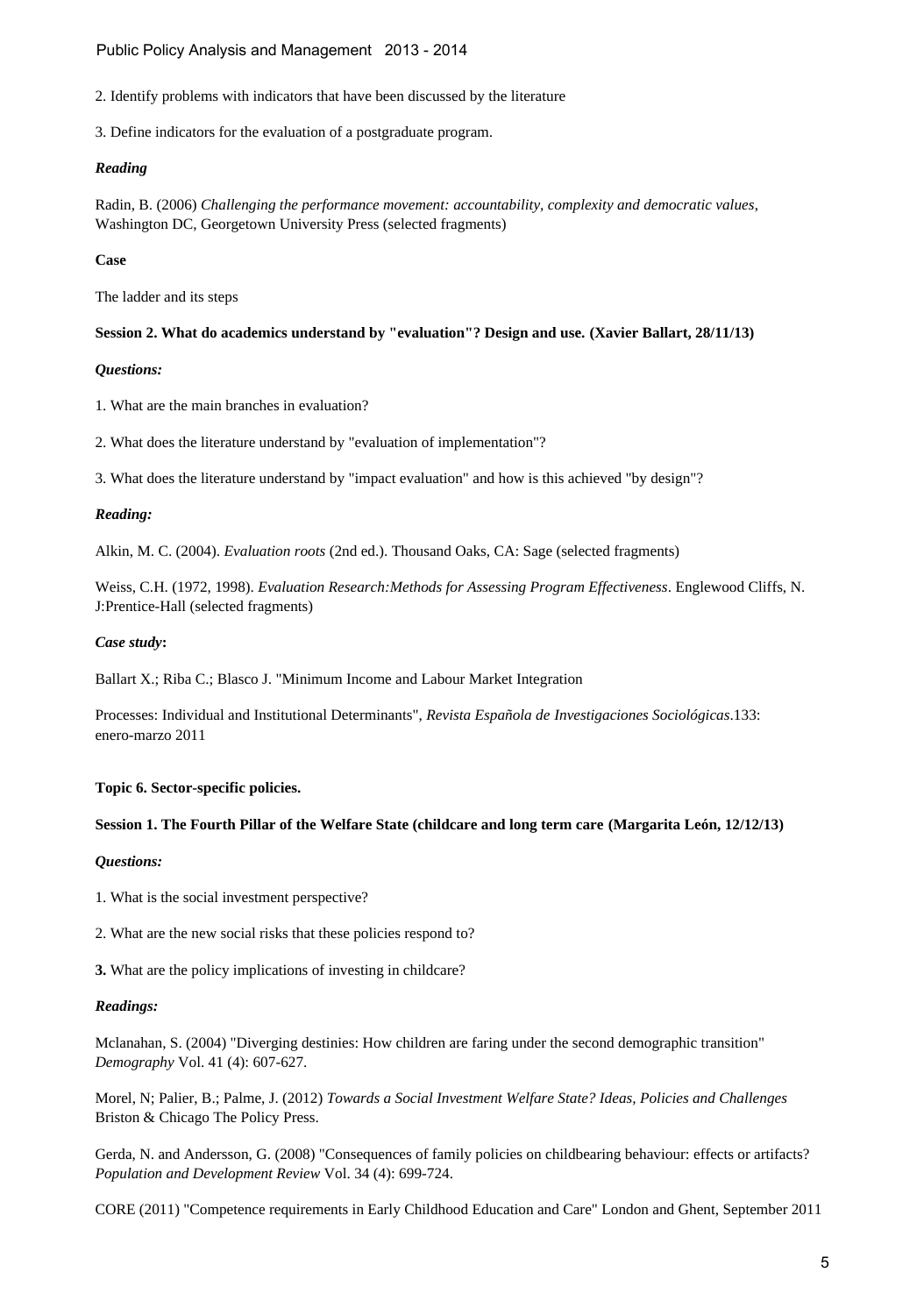### [http://ec.europa.eu/education/more-information/doc/2011/core\\_en.pdf](http://ec.europa.eu/education/more-information/doc/2011/core_en.pdf)

### **Case study:**

The Heckman Equation http://heckmanequation.org/

### **Session 2. Public policy and Internet. (Mayo Fuster, 19/12/13)**

### *Questions:*

1. What has been the impact of Internet (both benefits and risks) on public management and the process of public policies? You may assess a global impact or the impact on a particular case.

2. What has been the impact of Internet on one or each of the policy making stages (elaboration, implementation, evaluation...)?

**3.** In what sense/to what extent has Internet contributed to the redefinition of the relationship between citizens and public institutions?

#### **Readings:**

Innovative proposals for essays are also welcome: it may be based on an experiment or have a blogpost format)).

Benkler, Yochai (2006) "Political Freedom Part 2: Emergence of the Networked Public Sphere,". The Wealth of Networks. Penguin Group. Chapter 7. (available free here [http://cyber.law.harvard.edu/wealth\\_of\\_networks/Download\\_PDFs\\_of\\_the\\_book\)](http://cyber.law.harvard.edu/wealth_of_networks/Download_PDFs_of_the_book))

Clay, Shirky (2008) Here Comes Everybody: The Power of Organizing Without Organizations. Watch video: [http://www.ted.com/talks/clay\\_shirky\\_on\\_institutions\\_versus\\_collaboration.html](http://www.ted.com/talks/clay_shirky_on_institutions_versus_collaboration.html) or read Chapter: Book with the same title. Penguin Group. Chapters 6-7, pp. 143-187.

Margetts, Helen Z. (2009) "The Internet and Public Policy," Policy & Internet: Vol. 1: Iss. 1, Article 1. Available at: <http://www.psocommons.org/policyandinternet/vol1/iss1/art1>

#### **Cases:**

Llei Sinde, 15M, Wikileaks, Wikipedia, Fixmystreet (http://www.fixmystreet.com/), Good Gym ( http://www.goodgym.org/), o similars.

### **Reference bibliography**

### **a) General:**

Albi, E.; González-Páramo, J.; López Casasnovas, G. 1997. *Gestión pública*. Barcelona. Ariel.

Aguilar, L. 1992. *La hechura de las políticas públicas*. México. M.A. Porrua. 4 vols.

Ballart, X. 1992 *¿Cómo evaluar programasy servicios públicos?* Madrid. Ministerio para las Administraciones Públicas.

Barzelay, M.; Gallego, R. 2006. 'From "new institutionalism" to "institutional processualism": Advancing knowledge about public management policy change'. *Governance*, 19, 4:531-557.

Brugué, Q.; Subirats,J. 1996. *Lecturas de gestión pública*. *Selección de textos.* Madrid. Ministerio para las Administraciones Públicas.

Colebatch, H. 2002. *Policy*. London: Open University Press. 2nd edition.

Hill, M. ed. 1997. *The policy process. A reader*. Hertfordshire. Prentice Hall/Harvester Wheatsheaf. 2nd edition.

Kingdon, J. 1995. *Agendas, alternatives, and public policies*. New York. HarperCollins. 2nd edition.

Knoepfel, P.; Larrue, C.; Varone, F. 2001. *Analyse et pilotage des politiques publiques*. Basel. Helbing and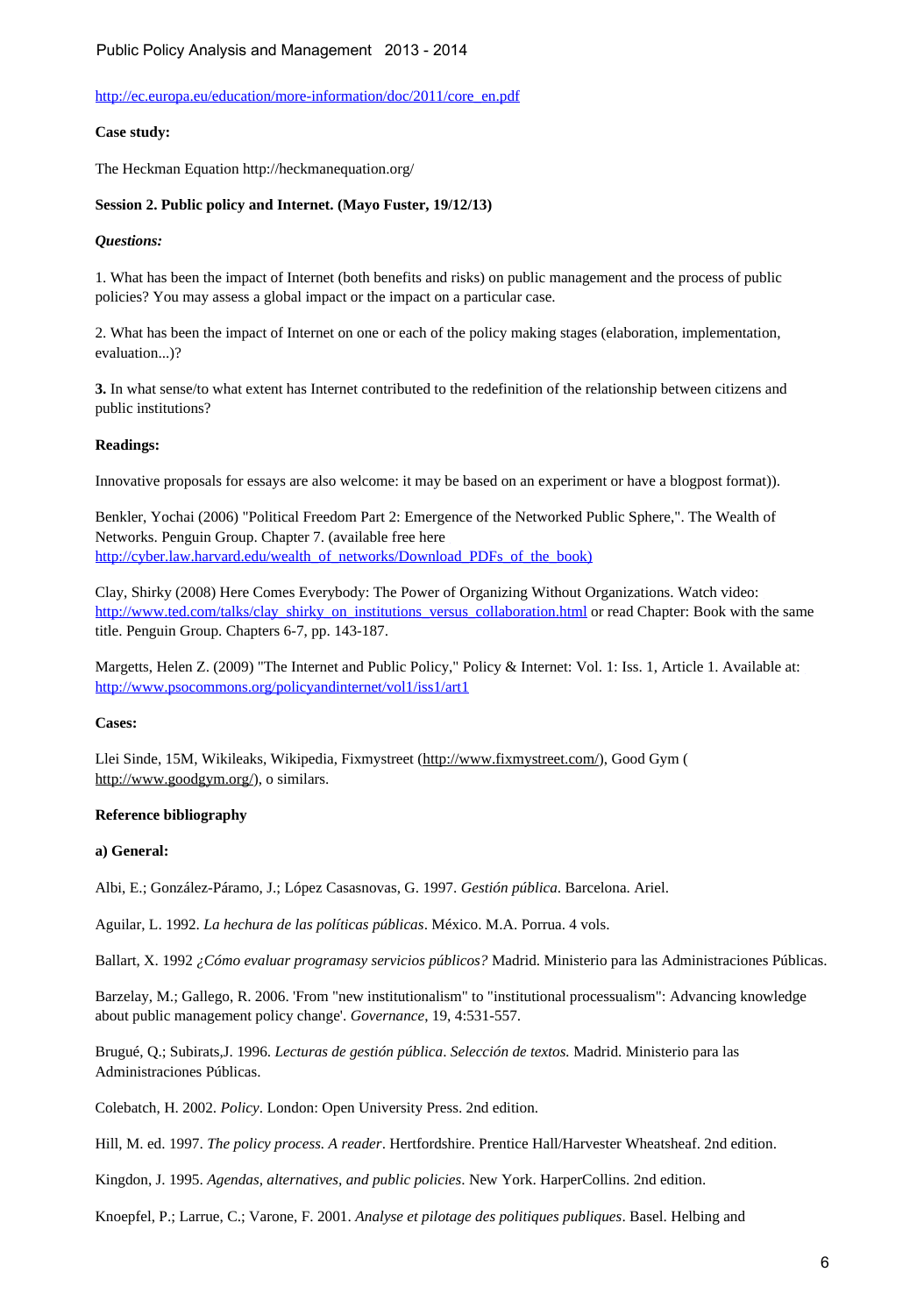Lichtenhahn.

Lane, J. 1993. *The public sector. Concepts, models and approaches*. London. Sage.

Loseke, D. 2003. *Thinking about social problems*. New Jersey. Aldine Transaction. 2nd edition.

Mény, Y.; Thoenig,J. 1989. *Las políticas públicas*. Barcelona. Ariel. (traducció 1992)

Moore, M. 1995. *Gestión estratégica y creación de valor en el sector público.* Paidós. Barcelona. (traducció 1998).

Pressman, J.; Vildavsky. A. 1984. *Implementation*. Berkeley. University of California Press. 3rd edition.

Sabatier, P. ed. 1999. *Theories of the policy process*. Oxford. Westview Press.

Stone, D. 2002. *Policy paradox. The art of political decision making*. London. Norton. 2nd edition.

Subirats, J. 1989. *Análisis de políticas públicas y eficiacia de la administración*. Madrid. Ministerio para las Administraciones Públicas.

#### **b) Policy sectors:**

Aguilar, S.; Font, N.; Subirats, J. 1999. *Política ambiental en España*. Valencia. Tirant lo Blanch.

Barzelay, M. 2001. *The new public management. Improving research and policy dialogue*. Berkeley. University of California Press.

Brugué, Q.; Gomà, R. 1998 *Gobiernos locales y políticas públicas*. Barcelona. Ariel.

Gallego, R., Gomà, R.; Subirats, J. eds. 2003. *Estado de bienestar y Comunidades Autónomas*. Madrid. Tecnos-UPF.

Gallego, R.; Subirats, J. 2011. dirs. *Autonomies i desigualtats a Espanya: Percepcions, evolució social i polítiques de benestar*. Barcelona: Institut d'Estudis Autonòmics.

Gomà, R.; Subirats, J. eds. 1998. *Políticas públicas en España. Contenidos, redes de actores y niveles de gobierno*. Barcelona. Ariel.

Grau, M.; Mateos, A. 2002. *Análisis de políticas públicas en España: Enfoques y casos*. Valencia. Tirant lo Blanch.

Gomà, R. y Subirats, J. 2001 *Govern i polítiques públiques a Catalunya (1980-2000)*. Barcelona. Universitat Autònoma de Barcelona-Universitat de Barcelona, 2 volums.

Morata, F. 2000 *Políticas públicas en la Unión Europea. Barcelona: Ariel.*

Pollitt, C.; Bouckaert, G. 2004. *Public Management Reform. A comparative Analysis*. New York. Oxford University Press. 2nd edition.

Subirats, J.; Gallego, R. 2002 *Veinte años de autonomías en España: Leyes, políticas públicas, instituciones y opinión pública*. Madrid. Centro de Investigaciones Sociológicas.

#### **c) Academic journals:**

*International Journal of Public Administration*

*International Public Management Journal*

*Governance*

*Journal of European Public Policy*

*Journal of Policy Analysis and Management*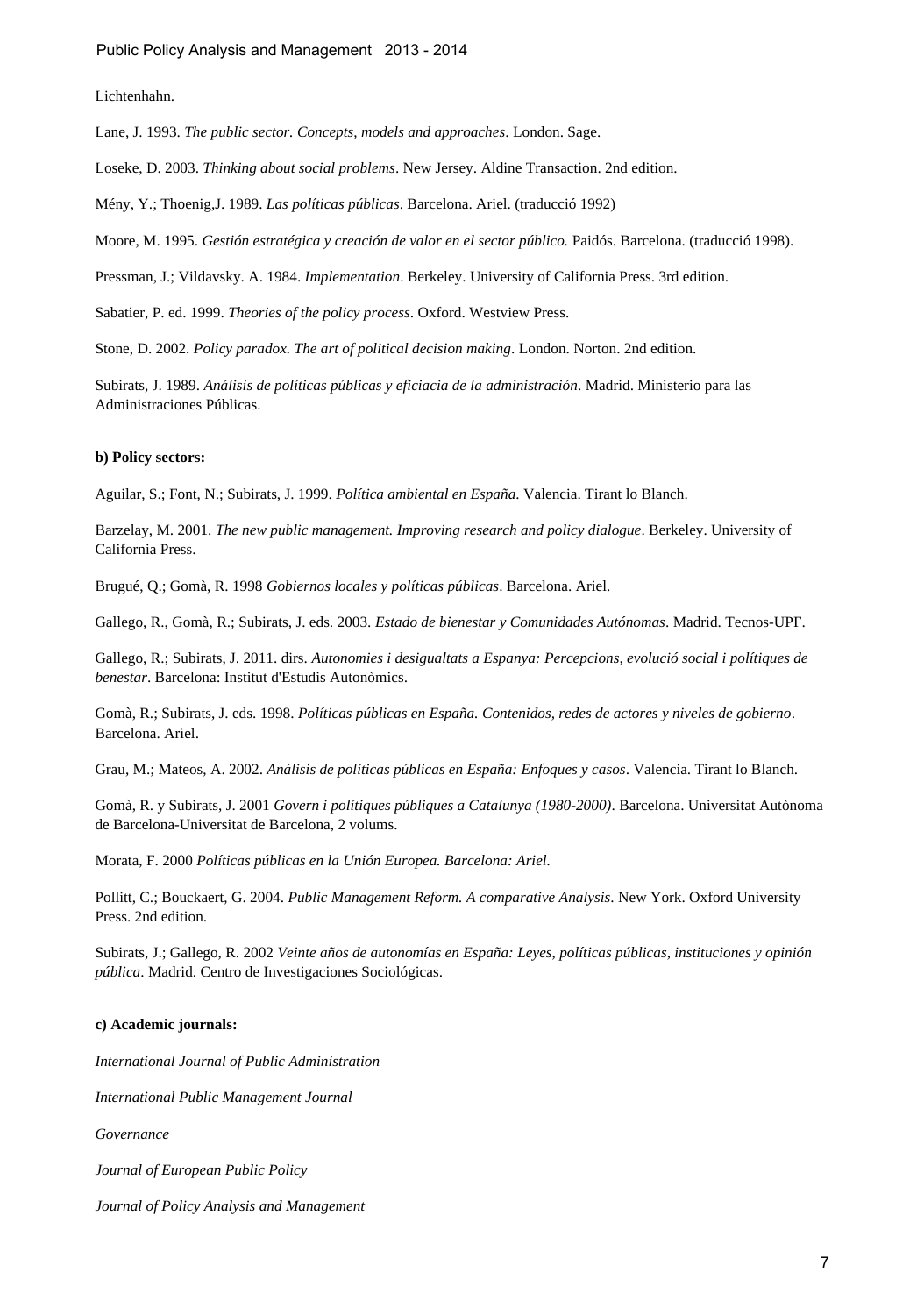*Journal of Public Administration Research and Theory*

*Public Administration -an international quarterly.*

# **Metodologia**

Learning is based on the reading and discussion about theoretical and empirical knowledge. The aim of learning is to acquire the capacity to formulate questions and answers -always provisional ones. To this end, students will have to be active and autonomous in searching and selecting relevant information, in reading and reflecting in order to create a rich and informed dialogue with the lecturer.

In this course, this autonomous effort will be required previously to each session, via reading and essay writing. This work will then be complemented with seminar discussions and oral presentations, which will help to better understand both theory and practice-based knowledge as well as to question it.

Class teaching will combine lectures and seminar/case discussions on theoretical and empirical knowledge -always trying to find the applicability of theory to empirical cases. Tutorial teaching will focus on the preparation of essays and presentations.

# **Activitats formatives**

| Títol                                        | <b>Hores</b> | <b>ECTS</b> | Resultats d'aprenentatge              |
|----------------------------------------------|--------------|-------------|---------------------------------------|
| <b>Tipus: Dirigides</b>                      |              |             |                                       |
| Lectures -attendance and participation       | 50           | 2           | 1, 2, 3, 5, 6, 7, 8, 9, 10, 11, 12    |
| <b>Tipus: Supervisades</b>                   |              |             |                                       |
| Seminars and tutorials                       | 75           | 3           | 1, 2, 3, 4, 5, 6, 7, 8, 9, 10, 11, 12 |
| Tipus: Autònomes                             |              |             |                                       |
| Readind, essay writing and solving exercises | 125          | 5           | 1, 2, 3, 4, 5, 6, 7, 8, 9, 10, 11, 12 |

# **Avaluació**

Evaluation will be an ongoing process and will be based on the outputs of the different activities in which students will have to engage to show whether they have achieved the expected competencies. Such activities and outputs include:

- 1. Writing short essays on the topics of the different sessions (30% of the final grade).
- 2. Participating in the seminars and case study discussions (10% of the final grade).
- 3. Preparing and giving presentations (10% of the final grade).
- 4. Exam (50 % of the final grade).

# **Activitats d´avaluació**

| Títol                                 | <b>Pes</b> | <b>Hores</b>   | <b>ECTS</b> | Resultats d'aprenentatge              |
|---------------------------------------|------------|----------------|-------------|---------------------------------------|
| Attendance and participation in class | 10%        | $\overline{0}$ | $\Omega$    | 1, 2, 3, 4, 5, 6, 7, 8, 9, 10, 11, 12 |
| <b>Presentations</b>                  | 10%        | $\overline{0}$ | $\Omega$    | 1, 2, 3, 4, 5, 6, 7, 8, 9, 10, 11, 12 |
| Submitting essays                     | $30\%$     | - 0            | $\Omega$    | 1, 2, 3, 4, 5, 6, 7, 8, 9, 10, 11, 12 |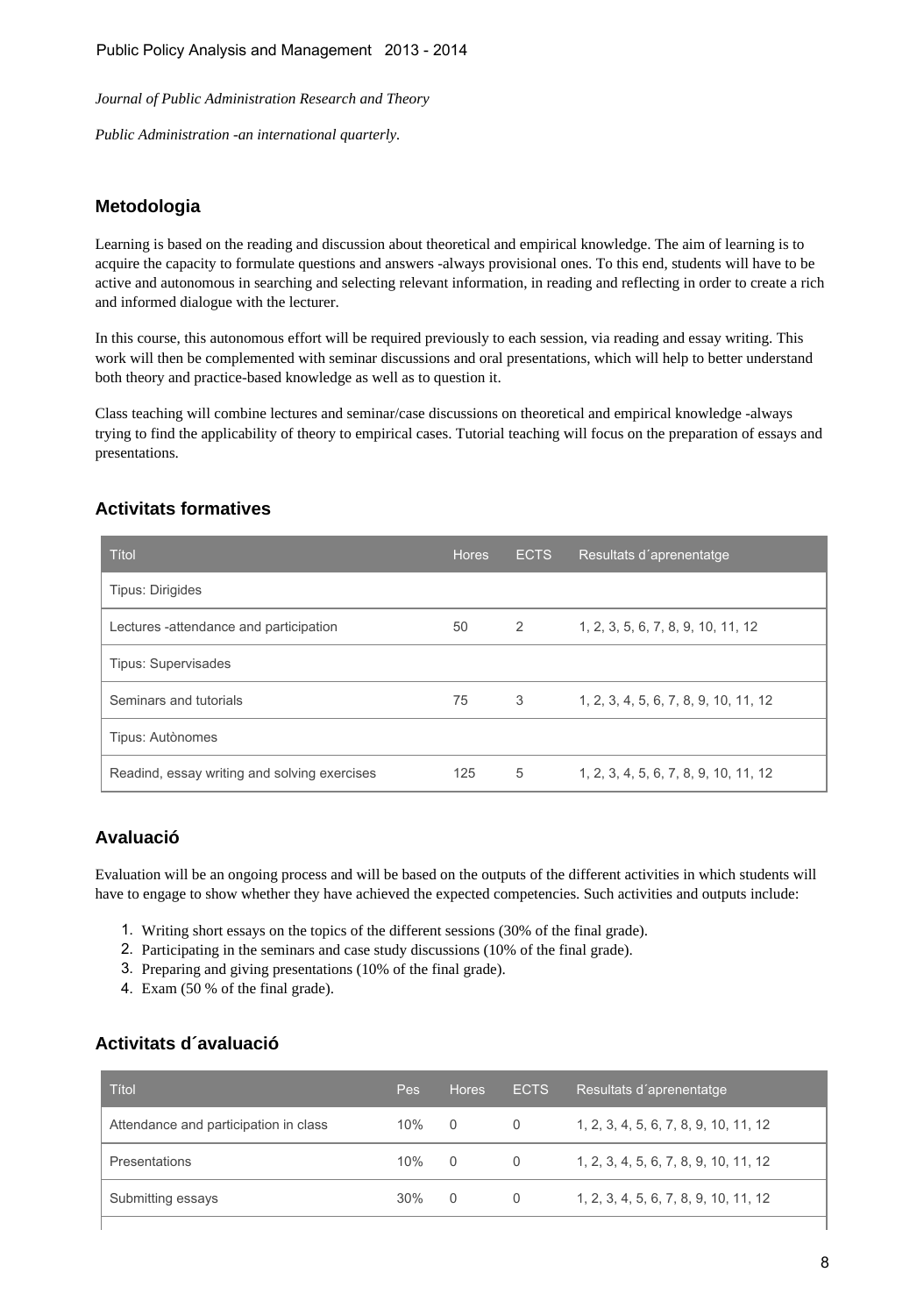### **Bibliografia**

#### **Reference bibliography**

#### **a) General:**

Albi, E.; González-Páramo, J.; López Casasnovas, G. 1997. *Gestión pública*. Barcelona. Ariel.

Aguilar, L. 1992. *La hechura de las políticas públicas*. México. M.A. Porrua. 4 vols.

Ballart, X. 1992 *¿Cómo evaluar programas y servicios públicos?* Madrid. Ministerio para las Administraciones Públicas.

Barzelay, M.; Gallego, R. 2006. 'From "new institutionalism" to "institutional processualism": Advancing knowledge about public management policy change'. *Governance*, 19, 4:531-557.

Brugué, Q.; Subirats,J. 1996. *Lecturas de gestión pública*. *Selección de textos.* Madrid. Ministerio para las Administraciones Públicas.

Colebatch, H. 2002. *Policy*. London: Open University Press. 2nd edition.

Hill, M. ed. 1997. *The policy process. A reader*. Hertfordshire. Prentice Hall/Harvester Wheatsheaf. 2nd edition.

Kingdon, J. 1995. *Agendas, alternatives, and public policies*. New York. HarperCollins. 2nd edition.

Knoepfel, P.; Larrue, C.; Varone, F. 2001. *Analyse et pilotage des politiques publiques*. Basel. Helbing and Lichtenhahn.

Lane, J. 1993. *The public sector. Concepts, models and approaches*. London. Sage.

Loseke, D. 2003. *Thinking about social problems*. New Jersey. Aldine Transaction. 2nd edition.

Mény, Y.; Thoenig,J. 1989. *Las políticas públicas*. Barcelona. Ariel. (traducció 1992)

Moore, M. 1995. *Gestión estratégica y creación de valor en el sector público.* Paidós. Barcelona. (traducció 1998).

Pressman, J.; Vildavsky. A. 1984. *Implementation*. Berkeley. University of California Press. 3rd edition.

Sabatier, P. ed. 1999. *Theories of the policy process*. Oxford. Westview Press.

Stone, D. 2002. *Policy paradox. The art of political decision making*. London. Norton. 2nd edition.

Subirats, J. 1989. *Análisis de políticas públicas y eficiacia de la administración*. Madrid. Ministerio para las Administraciones Públicas.

#### **b) Policy sectors:**

Brugué, Q.; Gomà, R. 1998 *Gobiernos locales y políticas públicas*. Barcelona. Ariel.

Del Pino, E. & Rubio J. (2012) Los Estados de Bienestar en la Encrucijada. Políticas Sociales en Perspectiva Comparada. Madrid: tecnos.

Gallego, R.; Subirats, J. dir. 2011. *Autonomies i desigualtats a Espanya: Percepcions, evolució social i polítiques de benestar*. Barcelona: Institut d'Estudis Autonòmics.

Gallego, R., Gomà, R.; Subirats, J. eds. 2003. *Estado de bienestar y Comunidades Autónomas*. Madrid. Tecnos-UPF.

Gomà, R.; Subirats, J. eds. 1998. *Políticas públicas en España. Contenidos, redes de actores y niveles de gobierno*.